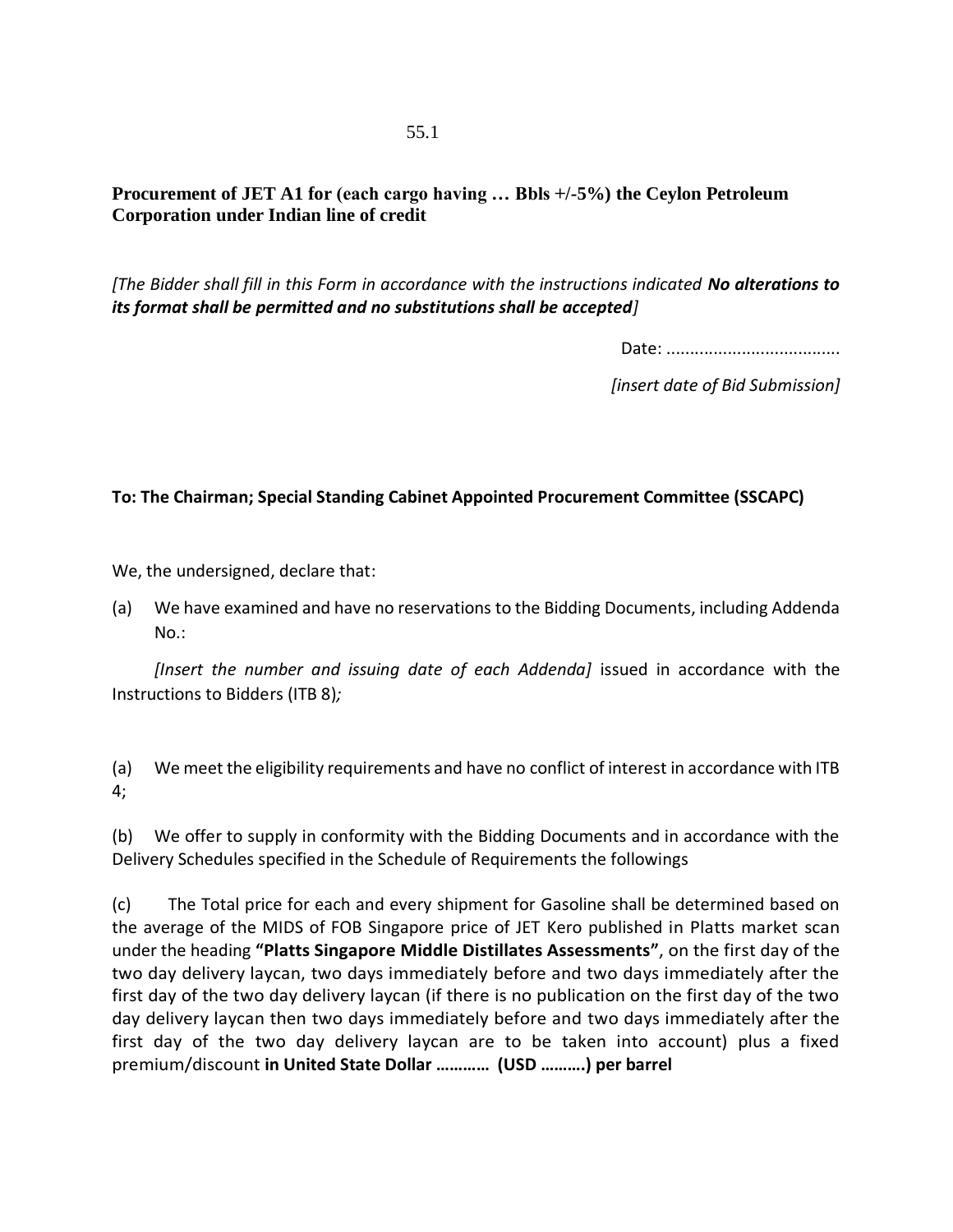| <b>Product</b> | <b>Per Cargo</b><br>Quantity             | No of<br>shipments<br>offered                          | Premium /<br><b>Discount on</b><br>(USD per Bbl)<br><b>DAP Colombo</b><br>basis |
|----------------|------------------------------------------|--------------------------------------------------------|---------------------------------------------------------------------------------|
| JET A-1        | Cargo size<br>:300,000 Bbls<br>$+10/-5%$ | Maximum of<br>3 shipments<br>will be<br>allowed to bid |                                                                                 |

| <b>BID DOCUMENT CLAUSE REFERENCE</b>                                           | <b>COMPLIANCE</b>          |
|--------------------------------------------------------------------------------|----------------------------|
| <b>Bid Security Guarantee</b>                                                  | <b>Comply / Not Comply</b> |
| Contractual cargo quantities                                                   | <b>Comply / Not Comply</b> |
| Delivery                                                                       | <b>Comply / Not Comply</b> |
| Important                                                                      | Comply / Not Comply        |
| Third party cargo                                                              | Comply / Not Comply        |
| Quality (Compliance to each parameter and notes in<br>ANNEX - 'C 1' mandatory) | Comply / Not Comply        |
| Source of supply                                                               | <b>Comply / Not Comply</b> |
| Mode of loading / port of loading                                              | <b>Comply / Not Comply</b> |
| Inspection at Load port                                                        | Comply / Not Comply        |
| Inspection at Discharge port                                                   | <b>Comply / Not Comply</b> |
| Recovery of damages or losses for CEYPETCO due to<br>unacceptable quality      | <b>Comply / Not Comply</b> |
| Out-turn loss                                                                  | <b>Comply / Not Comply</b> |
| Price / Payment / interest                                                     | <b>Comply / Not Comply</b> |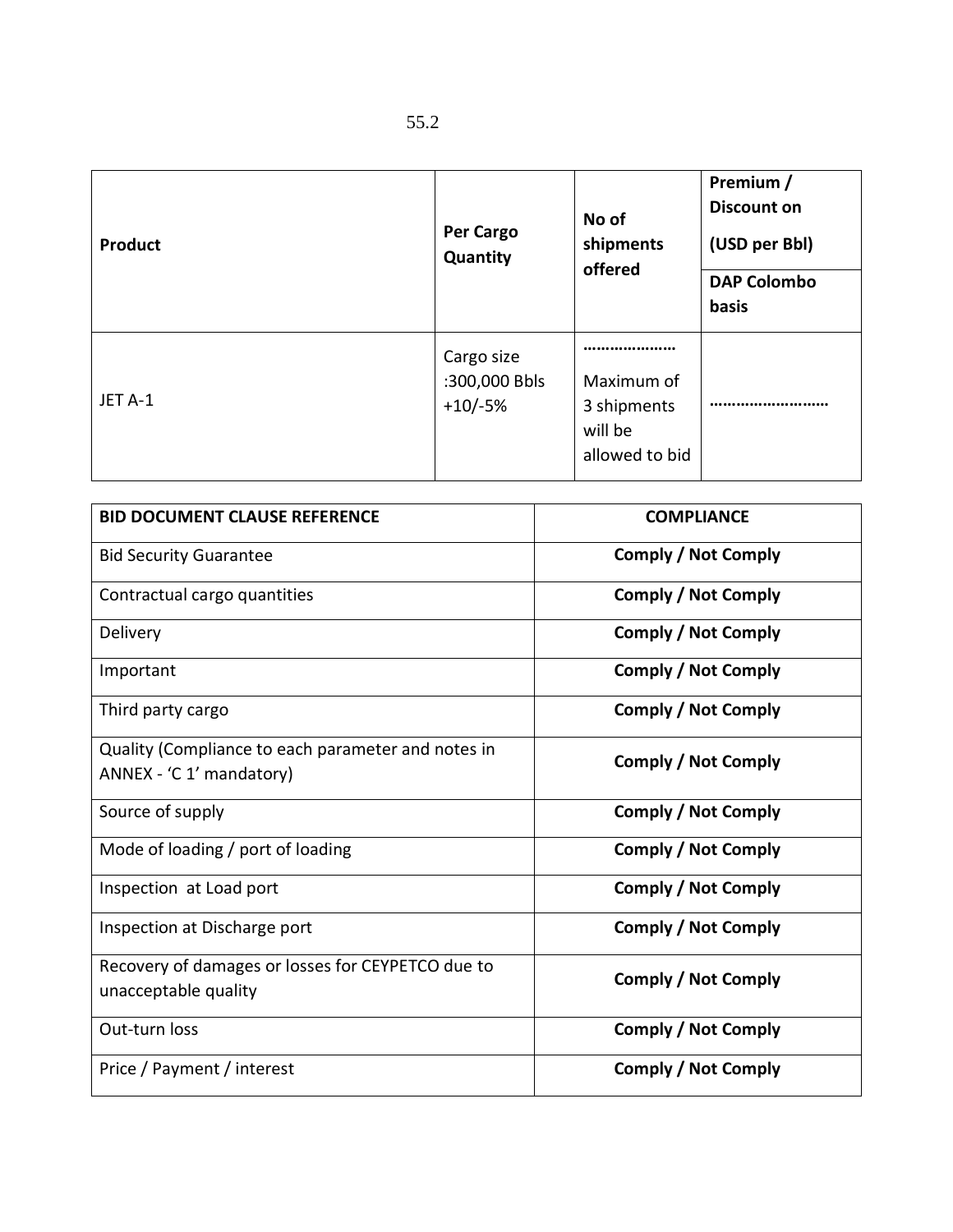| DAP Colombo price for Jet A-1 calculation method<br>under Option -1                                                                | <b>Comply / Not Comply</b> |  |
|------------------------------------------------------------------------------------------------------------------------------------|----------------------------|--|
| DAP Colombo price for Jet A-1 calculation method<br>under Option -2                                                                | Comply / Not Comply        |  |
| DAP Colombo price for Jet A-1 calculation method<br>under Option -3                                                                | <b>Comply / Not Comply</b> |  |
| Local Agent & Local Agency Commission                                                                                              | Comply / Not Comply        |  |
| <b>Title and Risk</b>                                                                                                              | <b>Comply / Not Comply</b> |  |
| Performance Security Guarantee                                                                                                     | <b>Comply / Not Comply</b> |  |
| Claims, disputes and recovery of damages or losses for<br>CEYPETCO by late delivery and delivery of lesser<br>quantity than agreed | <b>Comply / Not Comply</b> |  |
| Award of the tender                                                                                                                | <b>Comply / Not Comply</b> |  |
| Lay time for discharge at Dolphin Tanker Berth,<br>Colombo                                                                         | <b>Comply / Not Comply</b> |  |
| Notice of arrival at Colombo                                                                                                       | <b>Comply / Not Comply</b> |  |
| Requirements of tankers for discharging of product via<br>Dolphin Tanker Berth, Colombo                                            | <b>Comply / Not Comply</b> |  |
| Demurrage                                                                                                                          | <b>Comply / Not Comply</b> |  |
| <b>Force Majeure</b>                                                                                                               | <b>Comply / Not Comply</b> |  |
| Other requirements                                                                                                                 | <b>Comply / Not Comply</b> |  |
| <b>Submission of Bids</b>                                                                                                          | <b>Comply / Not Comply</b> |  |
| Validity of the offer                                                                                                              | <b>Comply / Not Comply</b> |  |
| Amendment Notices (if any)                                                                                                         | <b>Comply / Not Comply</b> |  |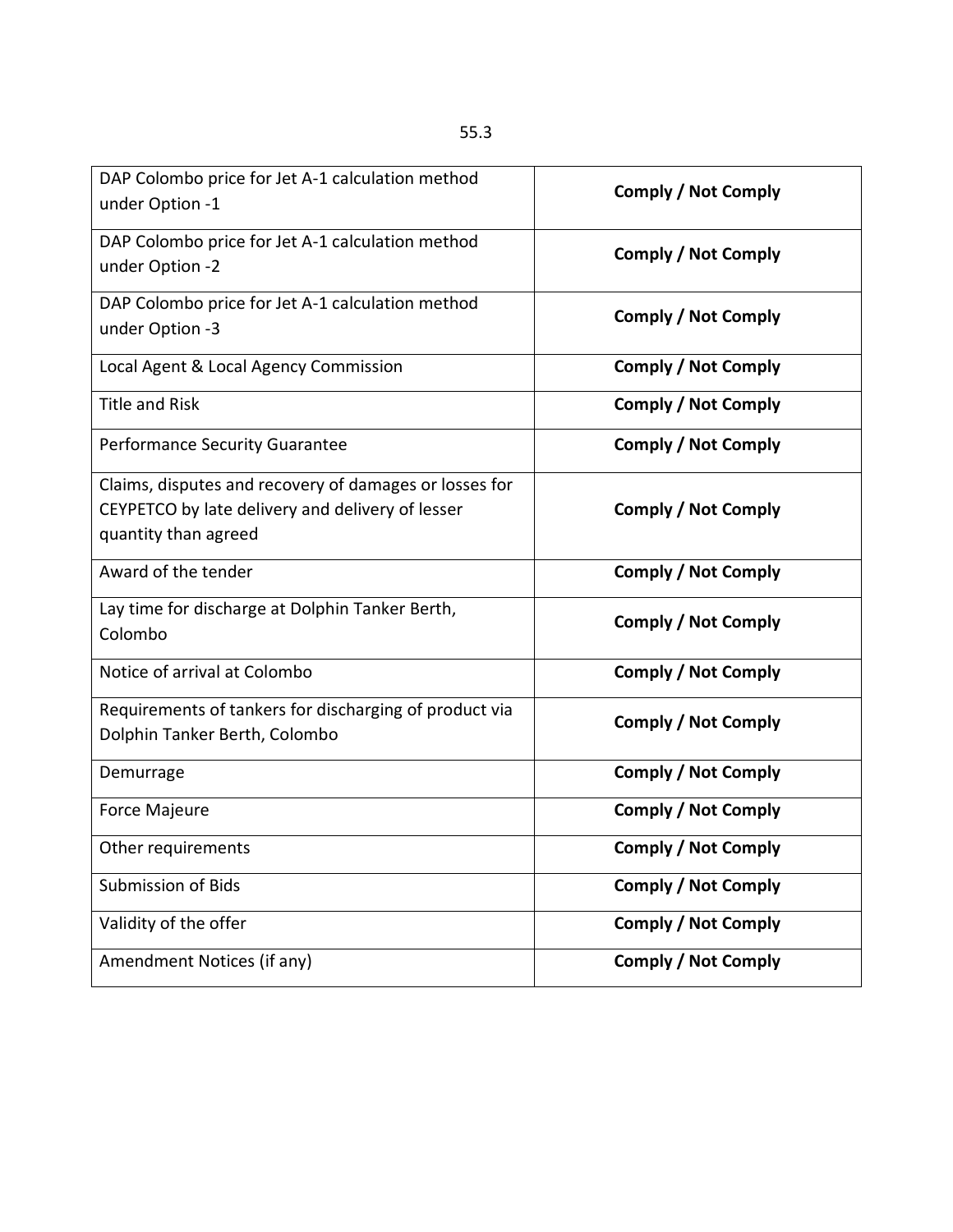55.4

- I/We confirm that the bid shall remain open for acceptance as mentioned above under validity of bid and that it will not be withdrawn or revoked prior to that date.
- I/We attach hereto the following documents as part of my/our Bid (If any);

……………………………………………………………………….………………………………………………….. ……………………………………………………………………….………………………………………………….. ……………………………………………………………………….…………………………………………………..

- I/We understand that you are not bound to accept the lowest or any other Bid and that you reserve the right to reject any or all Bids or to accept a Bid in full or in part without assigning any reasons therefore.
- I/We undertake to deliver the quantity of Petroleum products referred to above.

Yours Faithfully,

Authorized signature & the official seal of the Bidder : ……………………………………………………………

| Address |  |
|---------|--|
|         |  |
|         |  |
|         |  |
|         |  |
|         |  |